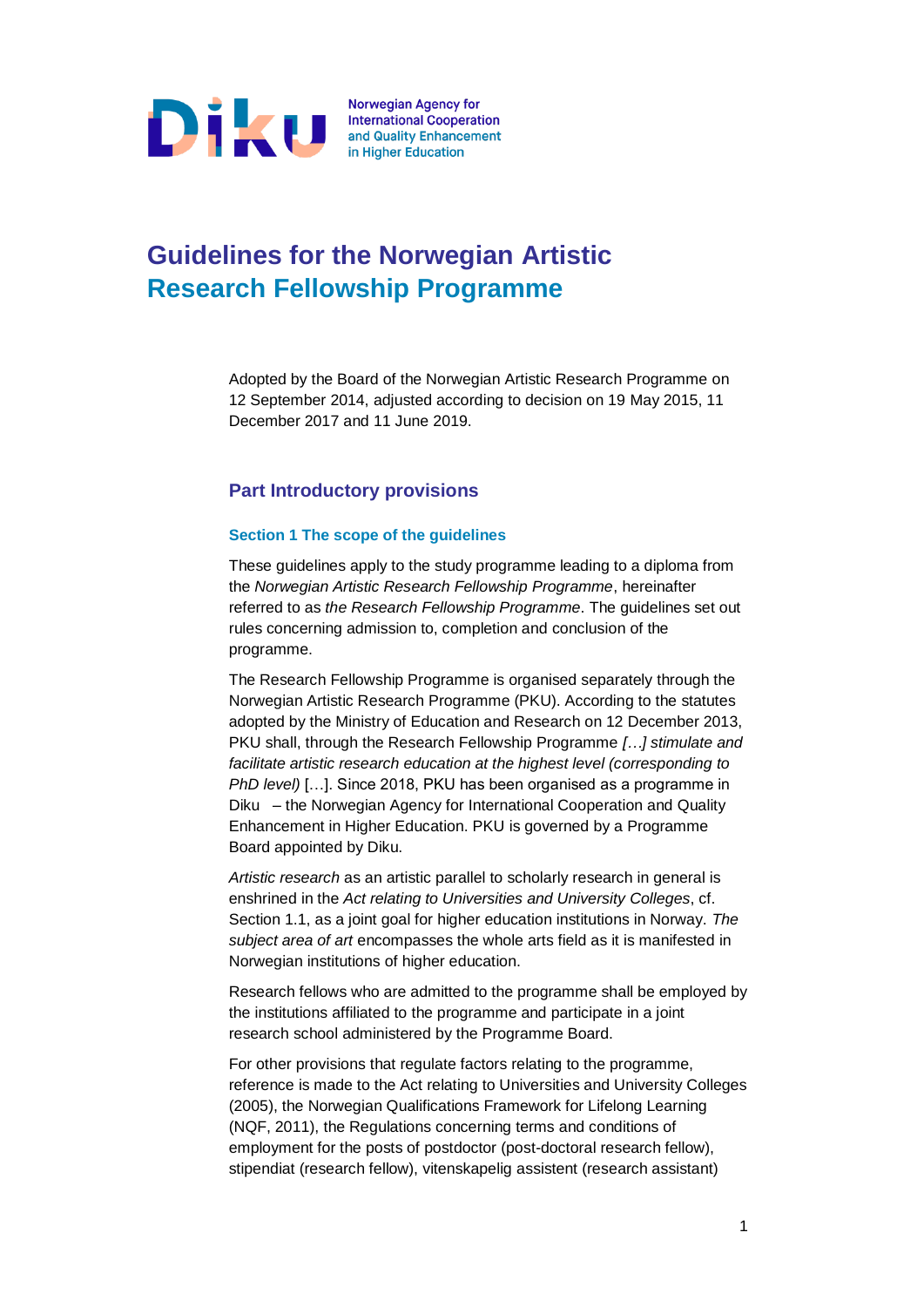[\(2006\), t](http://www.lovdata.no/for/sf/kd/kd-20060131-0102.html)he Regulations on degrees and professional education programmes, protected titles and nominal length of study at universities and university colleges (2005), and the Regulations on quality assurance and quality development in higher education and vocational education (F-08-10).

#### **Section 2 Scope, content and objective of the programme**

The Norwegian Artistic Research Fellowship Programme is intended to qualify candidates for artistic work, teaching and research positions in higher art education and for other work in society that demands a high level of artistic expertise and insight.

The nominal length of study for the Research Fellowship Programme is three (3) years of full-time study / 180 ECTS, and includes a mandatory part worth 30 ECTS and a project worth 150 ECTS. The project shall be an independent artistic project of a high standard with national and international relevance to the subject area. Focus on different forms of reflection also has a central place. The project should contribute to developing new insight, knowledge and/or experience. The project will be carried out under active supervision. A separate study plan has been prepared for the programme.

Diploma of completion of the Norwegian Artistic Research Fellowship Programme is awarded on the basis of:

- a) approved completion of the mandatory part
- b) approval of the project based on the requirements set out in Section 10
- c) approved public defence (Viva Voce).

The Research Fellowship Programme is intended to provide the research fellow with knowledge, skills and expertise in accordance with the third cycle of the National Qualifications Framework. Approval of completion of the programme in accordance with the guidelines confers associate professor competence based on the artistic qualifications for appointments to teaching and research positions at Norwegian universities or university colleges.

#### **Section 3 Responsibility for the Research Fellowship Programme**

The Programme Board has overriding formal and operational responsibility for the Programme, and is responsible for facilitating its mandatory general component.

The institutions have employer responsibility for the research fellows. The institutions shall facilitate project implementation and supervision, follow up research fellows' progress and ensure a relevant framework for final presentations, dissemination and documentation.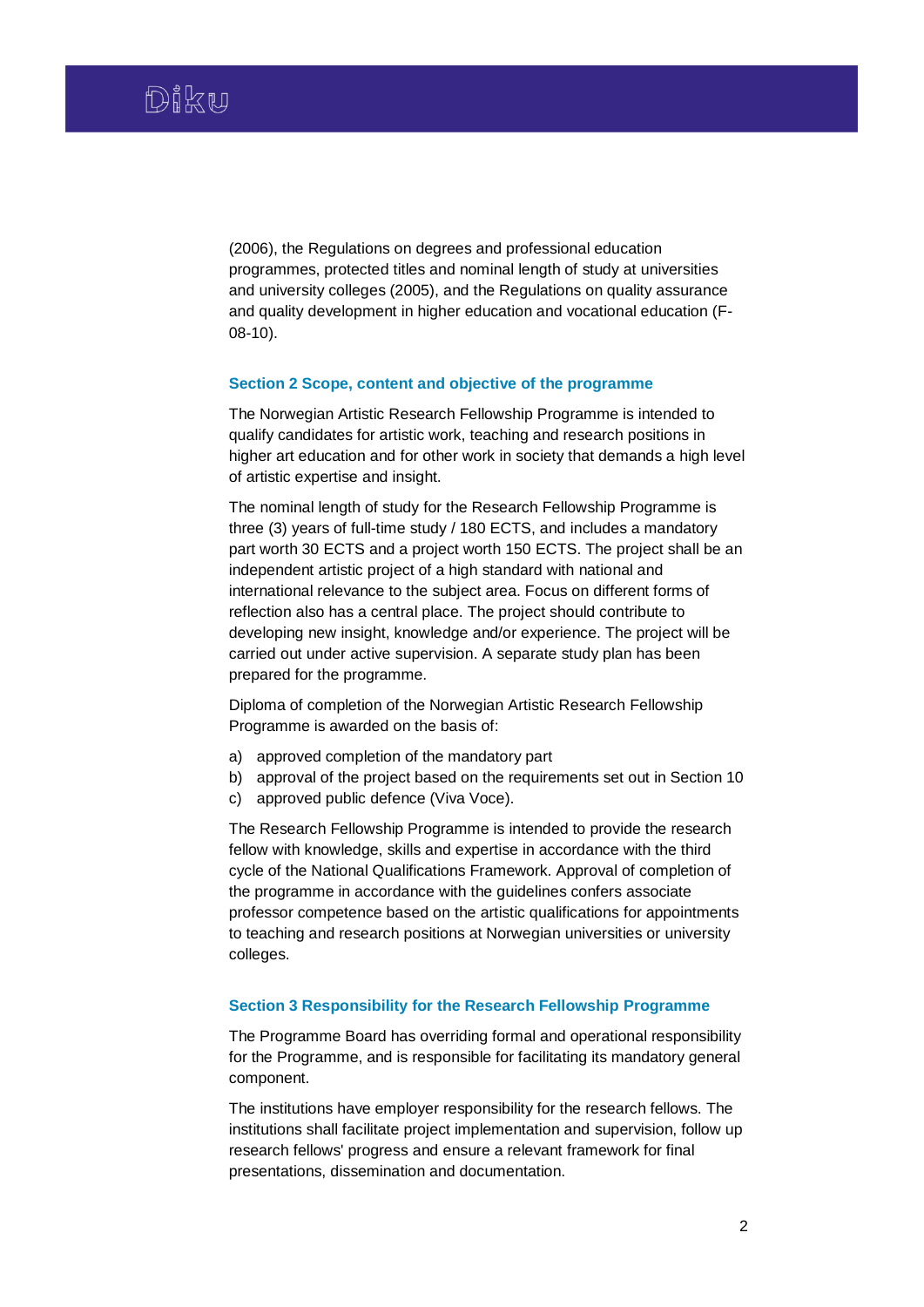The obligations of the institutions and the Programme Board in connection with the Research Fellowship Programme are set out in the institutional contract.

#### **Section 4 Quality assurance**

The research fellows' activities at an institution are subject to the individual institution's quality assurance system. The institutions that take part in the Research Fellowship Programme report to the Programme Board as prescribed in the institutional contract.

# **Part II Admission**

## **Section 5 Admission**

#### *Section 5.1 Admission requirements*

In order to be admitted to the Research Fellowship Programme, an applicant must be able to document recognised artistic work/artistic research of a certain scope and normally hold a master's degree, cf. the descriptions in the second cycle of the Norwegian Qualification Framework. On the basis of individual assessments, institutions may approve other equivalent competence as the basis for admission. For some subject areas, institutions can have their own provisions concerning prior learning and experience requirements for admission to the third cycle. The institution can stipulate additional qualification requirements in accordance with openly available criteria that are in line with the institution's recruitment policy and artistic profile. The institution can require applicants to take certain courses and/or pass certain tests before being admitted.

Since the objective of the Research Fellowship Programme is to impart competence at associate professor level, applicants who, based on their artistic qualifications, already have documented competence at professor/associate professor level will be deemed to be overqualified for admission to the Programme.

The application process for the Research Fellowship Programme consists of two stages:

# *Section 5.1.1 Application to an institution*

The application is to be sent to one of the Norwegian institutions affiliated to the Programme through an institutional contract. The institution decides on the prescribed application form and stipulates requirements relating to documentation and formats.

*Section 5.1.2 Application from the institution to the Programme Board*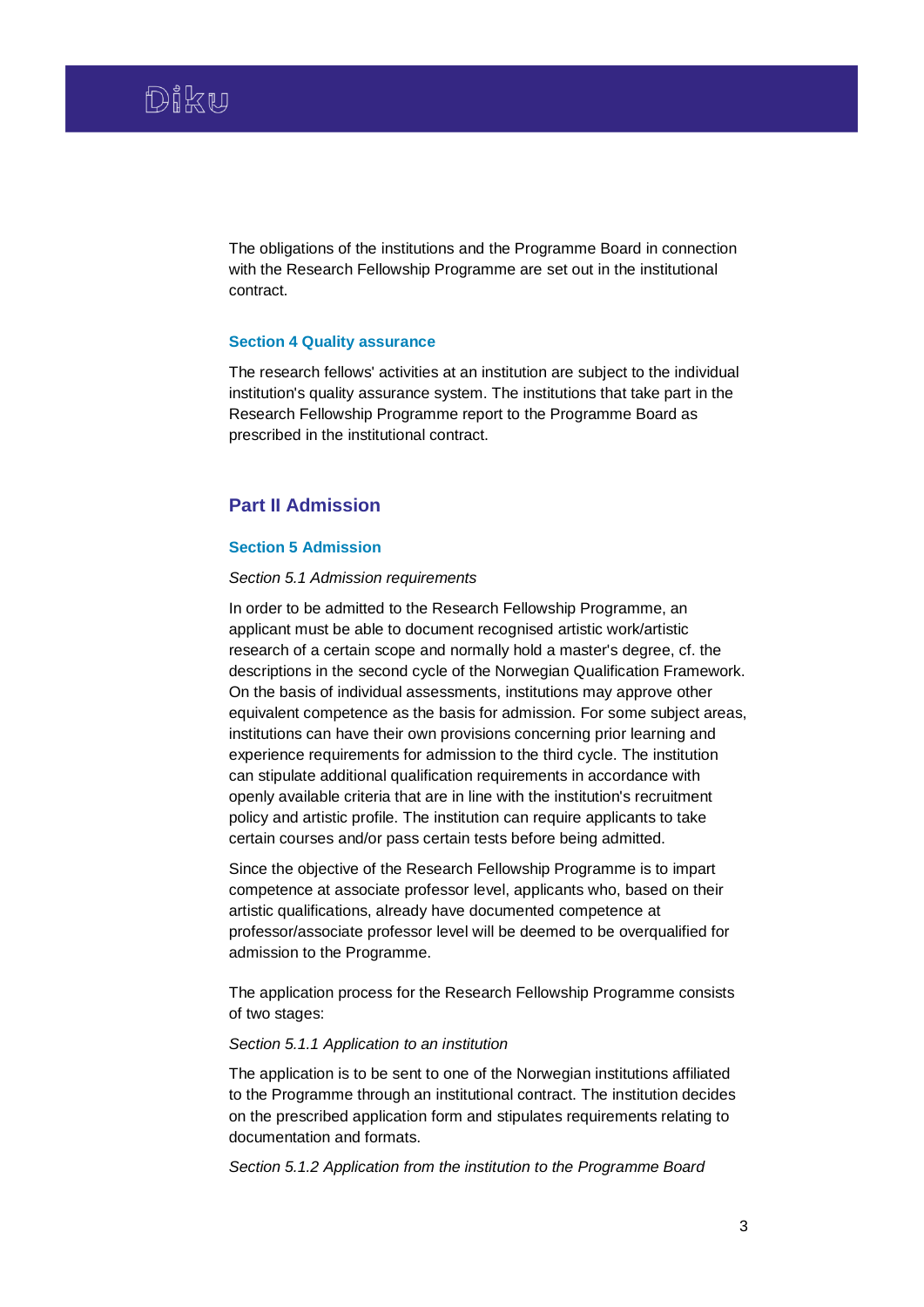The institution shall assess whether the applicant meets the artistic level requirements and how the project is placed in the context of relevant discourses and the significance to the subject area.

Applications that the institutions wish to submit to the programme board must contain personal information of the applicant, the relevant department and a project description for web publishing.

Applicants who are recommended to the Programme Board are deemed to be qualified for admission to the Programme. The institution must guarantee for financing and employment as research fellow.

# *Section 5.2 Infrastructure*

The infrastructure necessary for implementation of the project must be placed at the research fellow's disposal. The institution decides what is deemed to constitute necessary infrastructure for implementation. For research fellows with external funding, the institution shall enter into a contract with the external party in connection with each project. As a rule, such contracts shall be in place when a decision on the admission of the research fellow in question is made, or immediately afterwards. Contracts concerning the hiring of a venue for presentation of the artistic work can be entered into separately at a later date.

#### *Section 5.3 Decisions on admission*

The Programme board decides on admission to the programme based on the institutions recommendations, see point 5.1.

# *Section 5.4 Contract period*

The nominal length of study for the Research Fellowship Programme is three (3) years of full-time study. The institution can stipulate a maximum period for implementation excluding statutory leaves of absence. The contract is entered into between the institution and the research fellow.

A start-up date and concluding date is set for the contract period. The startup date is set to the start-up date for the funding. Any extensions of the contract period must be related to rights as an employee or clarified specifically in relation to the research fellow's funding basis. In the event of interruptions resulting from statutory provisions, the contract period will be extended correspondingly. The institution can extend the contract period on the basis of an application stating the grounds for the extension. If an extension is granted, the institution can stipulate further conditions.

After the end of the contract period, the parties' rights and obligations under the contract lapse, and the research fellow will normally lose his/her right to academic supervision, course participation and access to the institution's infrastructure. The research fellow may nevertheless apply for permission to submit the project for assessment.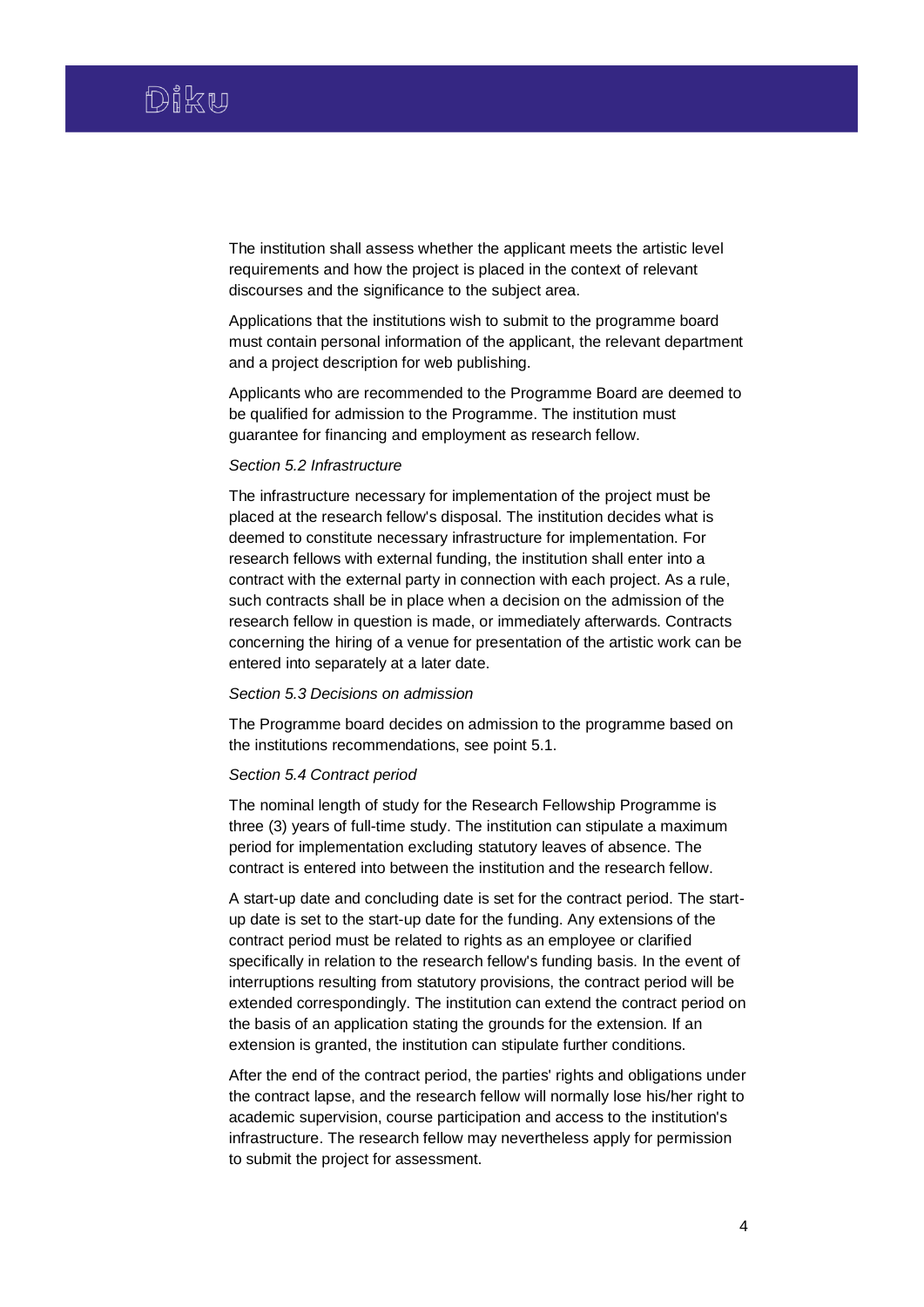#### *Section 5.5 Termination before the agreed date*

#### *Voluntary termination:*

The research fellow and the institution can recommend to the Programme Board that the project be terminated before the agreed date. In the event of such termination, arrangements concerning the employment, if any, funding, rights to results etc. must be set out in writing.

In the event of voluntary termination caused by the research fellow's wish to change projects, the research fellow must submit a new application for admission on the basis of the new project.

#### *Involuntary termination:*

The institution can recommend to the Programme Board that the project be involuntarily terminated before the agreed date. A decision on such termination can be made if one or more of the following circumstances exist:

- A material delay in the implementation of the mandatory part of the programme due to circumstances under the research fellow's own control
- Repeated or material breaches of the duty of disclosure, follow-up or reporting duty on the part of the research fellow, including failure to submit progress reports to the institution, cf. Section 9
- Delays in relation to the progress of the project that are of such a nature that they give rise to well-founded doubts about the research fellow's ability to complete the project within the agreed time. In order to form the basis for involuntary termination, the delay must be due to circumstances under the research fellow's own control.
- Conduct on the part of a research fellow that is incompatible with the trust that must exist between the institution and the research fellow during the implementation, including criminal offences relating to the completion of the study programme.

Decisions on involuntary termination are made by the Programme Board.

Research fellows can be dismissed when there are proper grounds for doing so in relation to the agency or officer concerned, cf. the Act relating to Civil Servants Sections 9 and 10, or summarily dismissed pursuant to Section 15.

# **Section 6 The research fellowship contract**

The research fellow enters into a written contract with the institution to which the research fellow has been admitted. The contract regulates the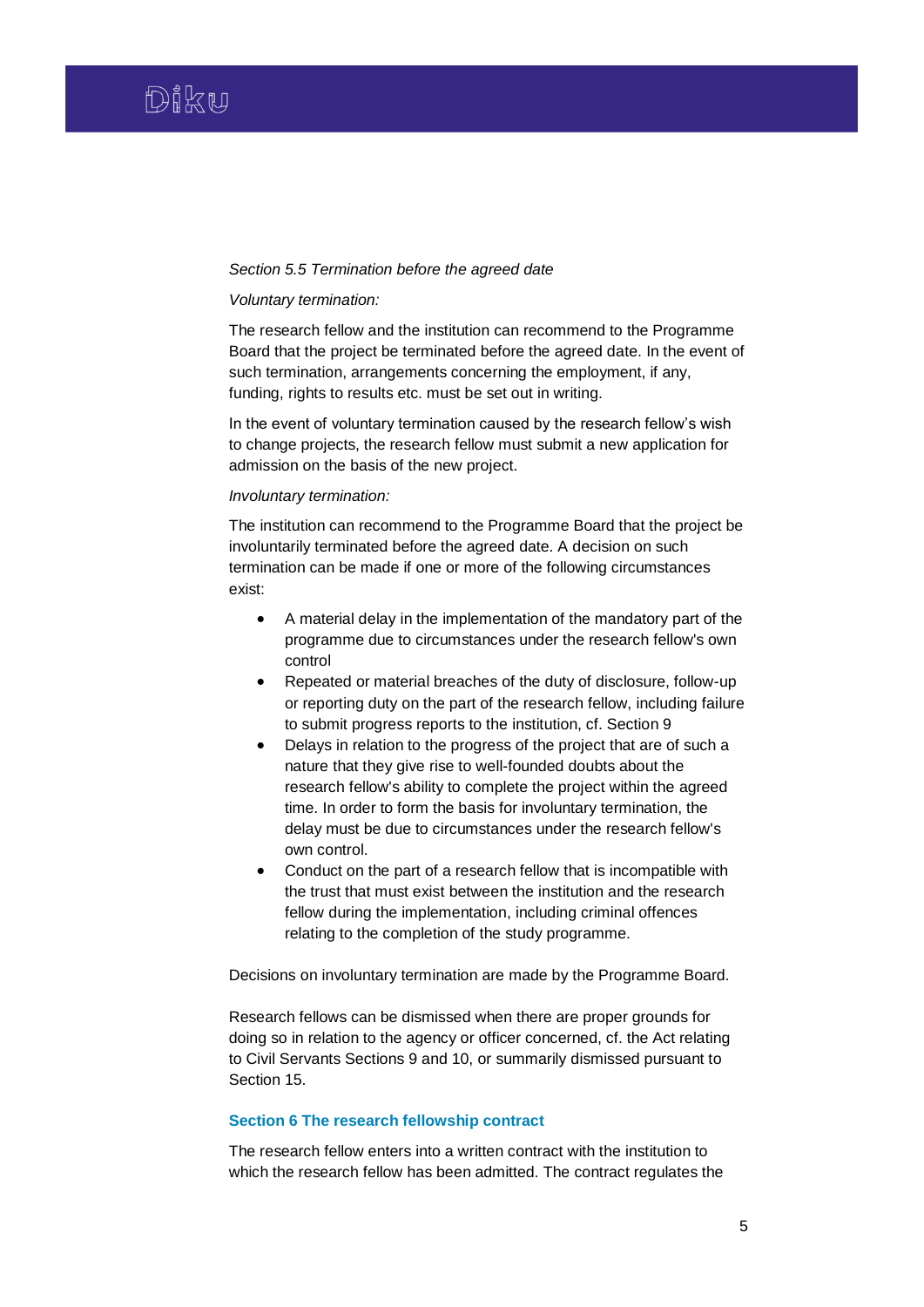parties' rights and obligations during the contract period, and is intended to ensure that the research fellow participates regularly in an active academic environment and to facilitate the completion of the Research Fellowship Programme by the agreed time. The institution decides the prescribed contract form. The academic supervisor must also sign the contract.

For research fellows with funding or other contributions from an external party, the adopted guidelines stipulate that a separate contract shall be entered into between the research fellow, the institution and the external party.

In cases where the research fellow will be affiliated to a foreign institution, the institution's guidelines for such cooperation must be complied with.

# **Part III Implementation**

The research fellowship project should be planned so that it allows for completion within the normal time frame. The nominal length of study for the research fellowship project is three (3) years of full-time study. The Programme Description for the Research Fellowship Programme describes the three-year course of studies. The programme includes a mandatory part worth 30 ECTS and an individual project part worth 150 ECTS. Taken together, the mandatory part and the project part shall contribute to the research fellow achieving the expected learning outcome in relation to the third cycle of the National Qualification Framework.

# **Section 7 Academic supervision**

Supervision is a key part of the Programme. The project work shall be carried out under individual supervision. Together, the institution and the supervisors shall ensure that the research fellow participates actively in the academic environment. The institution enters into a contract with the research fellow's supervisors.

Their role is described in the contract with the institution. The research fellow shall have one main supervisor who will have chief academic responsibility for the research fellow and a special responsibility relating to the research fellow's implementation and completion of the Programme.

#### *Section 7.1 Appointment of supervisors*

The main supervisor should be appointed at the same time as the research fellow is appointed to the position.

If the institution appoints an external main supervisor, a co-supervisor must be appointed from the institution.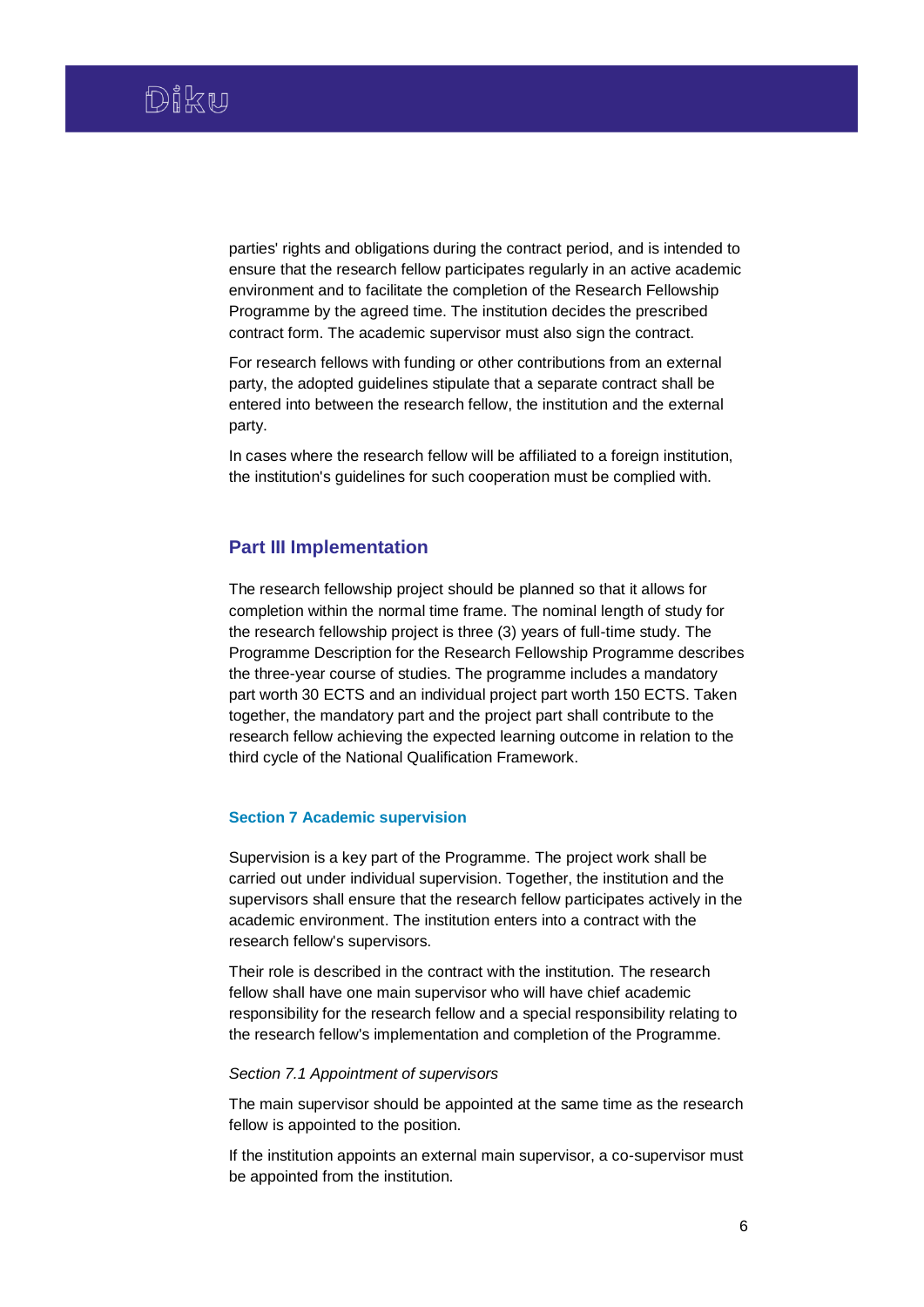The impartiality provisions set out in the Norwegian Public Administration Act Chapter II 'Concerning disqualification' (Sections 6–10) apply to supervisors.

All supervisors should, as a minimum, have associate professor competence or competence that is undoubtedly equivalent. The main supervisor must have artistic competence within the field in question. It is desirable that one of the appointed supervisors has prior experience of supervising research fellows in art.

The institutions appoint supervisors.

The supervisor may not withdraw before a new supervisor has been appointed.

Disputes relating to the academic rights and obligations of the supervisor and research fellow can be brought before the institution by either of the parties for consideration and decision.

## *Section 7.2 The content of the supervision*

Within three (3) months of appointment, the research fellow and the supervisor shall together review the project description and consider whether any adjustments are necessary.

The research fellow and main supervisor have a mutual duty to keep each other up to date on all matters that have a bearing on the progress of the work and on how the supervision is carried out.

The research fellow and his/her supervisors should be in regular contact with each other. The supervisors are responsible for following up the research fellow's project development. Information about the frequency of contact should be included in the annual report to the Programme Board.

The supervisors' duties are described in more detail in the institution's supervisor contract.

## **Section 8 The mandatory part**

#### *Section 8.1 Purpose, content and scope*

The mandatory part of the Programme is intended to help to strengthen work on the project and put it in a broader context. This part of the Programme aims to stimulate participants' own artistic reflection and insight, develop their dissemination skills and stimulate debate.

The mandatory components of the Programme consist of fora and seminars totalling 20 ECTS under the auspices of the Norwegian Artistic Research School (the interdisciplinary training component) and a project specific part worth 10 ECTS. The institutions are responsible for the planning and approval of the project-specific part. The interdisciplinary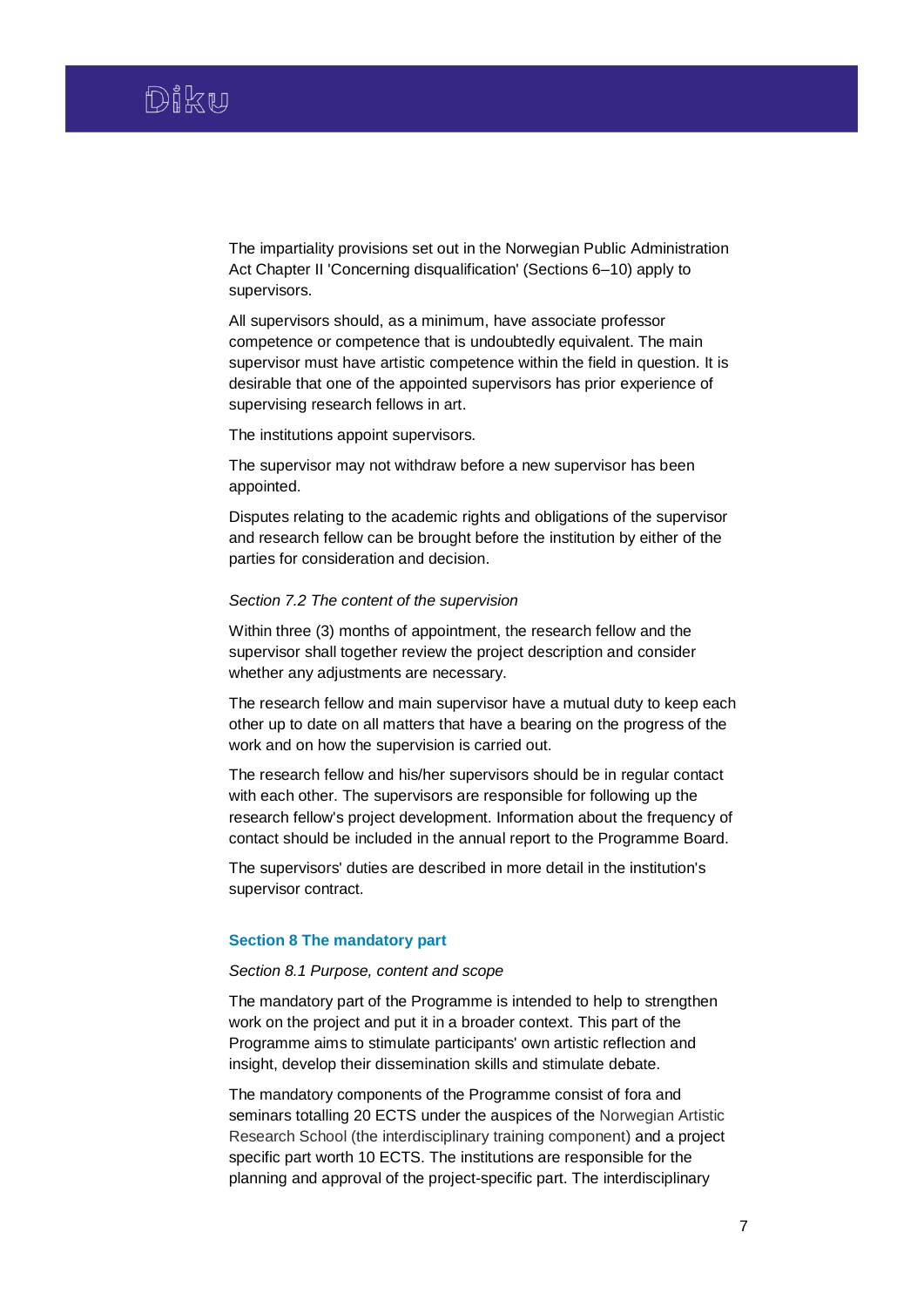training component is described in more detail in the Study plan and the document "The Norwegian Artistic Research School, Description of training component".

The Study plan stipulates more detailed requirements concerning what can be approved as a completed mandatory part of the Programme. A description of completed mandatory parts must be documented upon application for final assessment. Upon applying, the institution shall submit a recommendation to the Programme Board as to whether the mandatory part can be approved.

## *Section 8.2 Affiliation to an academic environment*

Three-year research fellowship projects do not entail any formal teaching obligations in the mandatory part, but research fellows are expected to contribute to the institution's academic environment over the three-year period through activities that are relevant to the research fellowship project, for example by organising or taking part in relevant seminars, workshops including students, supervision of students with related projects, dissemination etc. The institution and supervisor must follow up that this contact with the academic environment is planned and attended to.

#### *Section 8.3 Research fellows' rights during leaves of absence*

During their leave of absence, research fellows who are on parental leave from their studies can nevertheless attend classes and courses that will be included in the mandatory part of their programme in accordance with the Act relating to National Insurance (the National Insurance Act) Chapter 14, Section 14-10 fourth paragraph, and the Norwegian Labour and Welfare Administration's (NAV) circular on Section 14-10 fourth paragraph of 18 December 2006, most recently amended on 30 June 2009.

# **Section 9 Reporting**

The institution's system for quality assurance of participation in the Research Fellowship Programme must contain measures to detect and remedy lack of progress in the project and the mandatory part of the programme and any shortcomings in the supervision.

The research fellows and supervisors are equally responsible for reporting to the institution. The system shall normally entail separate annual reports by the research fellow and supervisors, and shall be designed in such a way as to avoid dual reporting. Lacking or inadequate reporting of progress by the research fellow can result in involuntary termination before the end of the contract period, see Section 5.5. Supervisors who fail to follow up their reporting duty can be relieved of their responsibilities as supervisors. If necessary, the institution can request special reporting.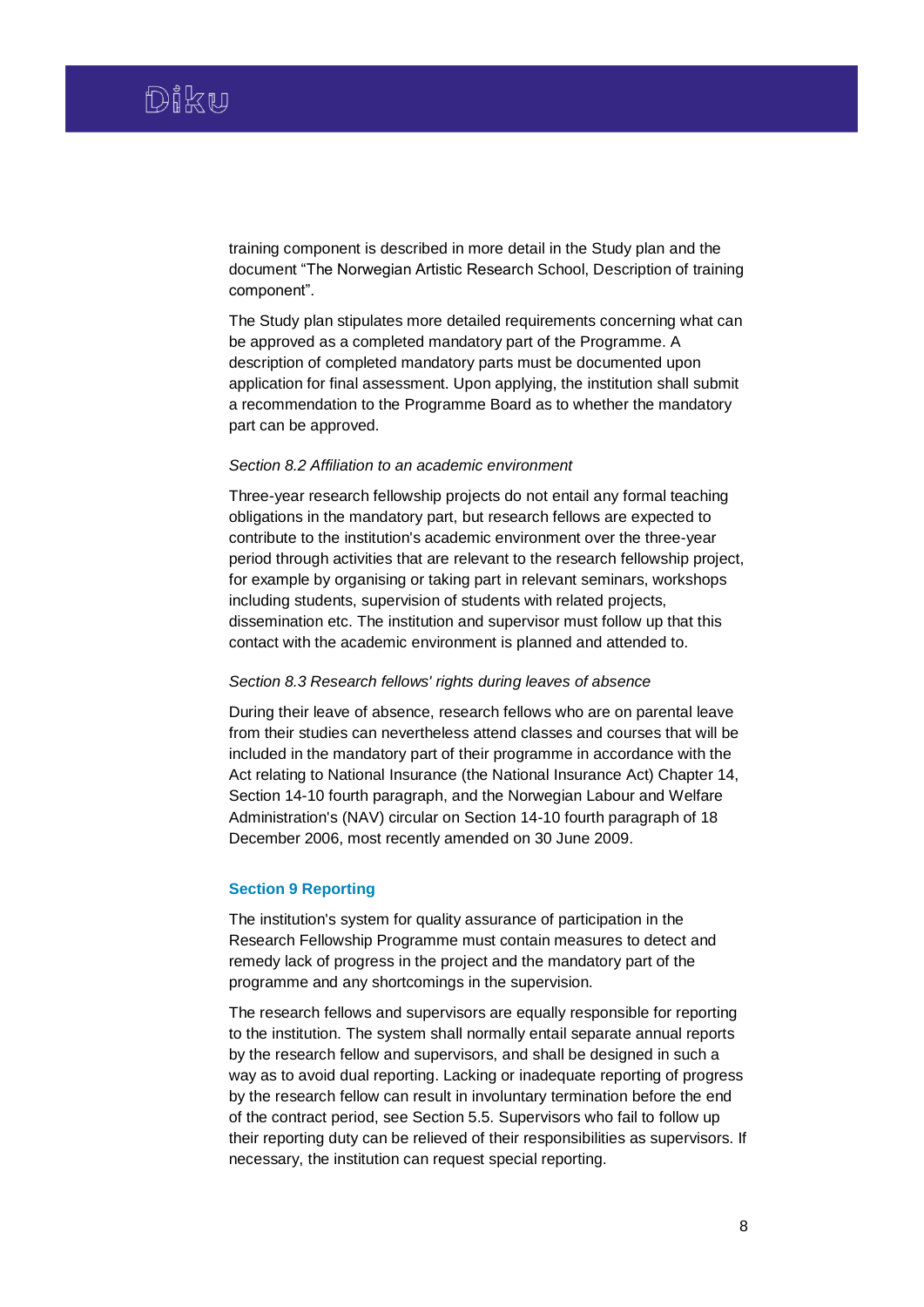The institutions report on the research fellows' progress in annual reports to the Programme Board. The Programme Board produces a template for the institutions' annual report, stipulating requirements for the content of the reports.

# **Section 10 The project**

The project should contribute to developing new insight, knowledge and/or experience. The project should be an independent body of work of a high standard with respect to originality, expression, coherence and communication of results. The project shall be of national and international relevance to the subject area.

Material that communicates the reflection involved in the work shall be submitted as part of the artistic result.

The artistic result should be a free-standing, independent body of work, consisting of one or more parts, or a collection of pieces that together make up a whole. Normally, only work produced during the programme period will be included, but an exception may be made to allow inclusion of work produced before admission if this was presented in the project description. If the project consists of several smaller works, a description of how they relate to each other must be included. The artistic result must be presented in public, cf. Section 18.

Reflection is part of the artistic work. Material shall be submitted that communicates this reflection, particularly in relation to:

- the process (artistic choices and turning points, theory applied, dialogue with various networks and professional environments etc.);
- the research fellow's personal artistic position/work in relation to the chosen subject area nationally and internationally;
- how the project contributes to professional development of the subject area, including any artistic innovations.

It is up to the research fellows themselves to select the medium and form in which to submit material that communicates the reflection aspect of the work and any other documentation. The institution decides which languages can be used for the reflection and documentation.

The institution decides whether a work produced by several people in cooperation can be submitted for assessment provided that the individual contributions can be identified. Works that include contributions from several people must be accompanied by a signed declaration describing the research fellow's contribution to the individual works.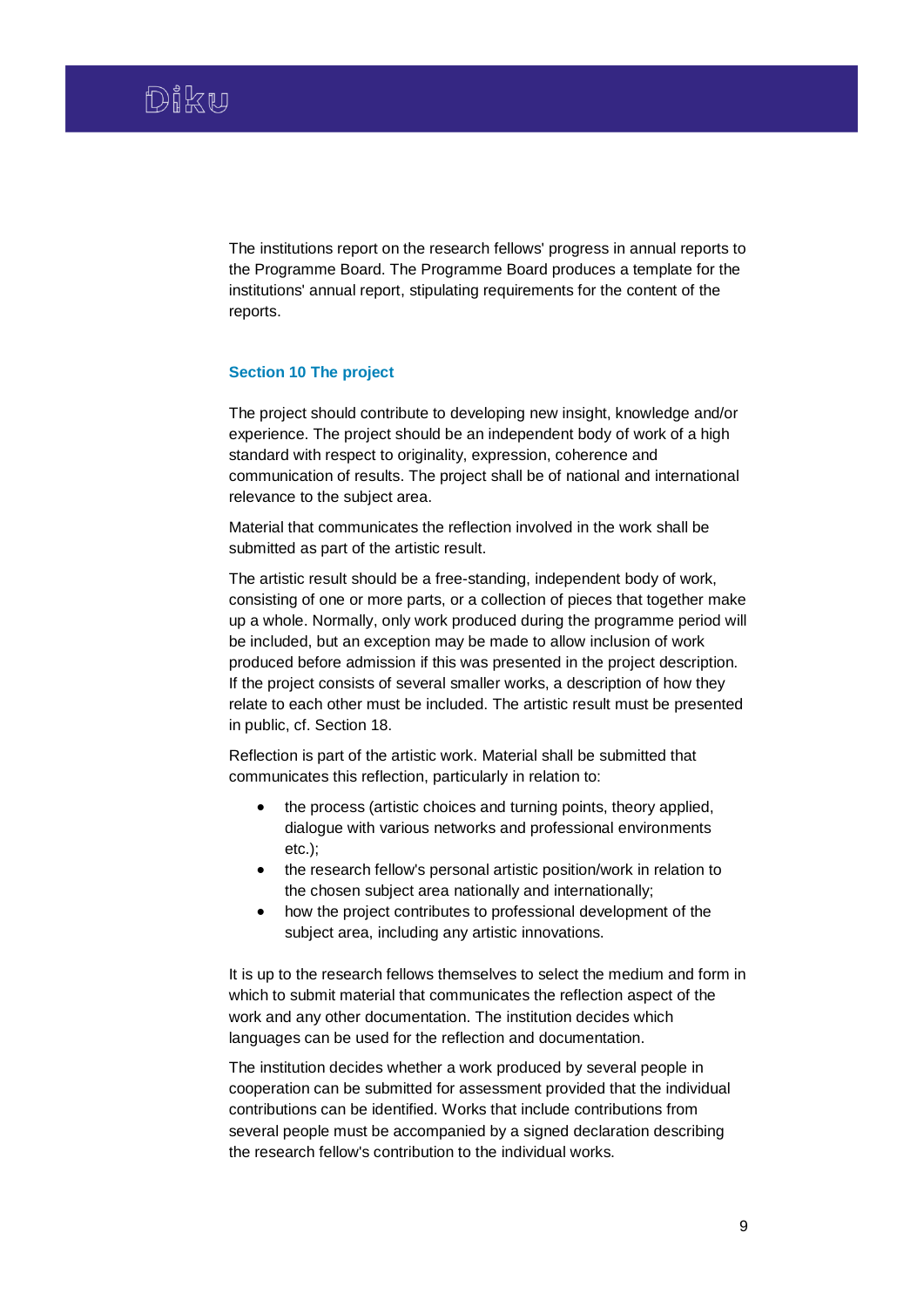# **Section 11 Duty to give notification of results with a potential for commercial utilisation**

The allocation of rights between cooperating institutions must be regulated by a contract.

The regulations in force at all times at the employer institution shall form the basis for determining what duty of notification applies to research fellows employed by the institution as regards results with commercial potential achieved during the employment relationship.

# **Part IV Completion**

# **Section 12 Assessment**

An application to present a project for assessment must be submitted to the institution no later than five months before the presentation of the artistic result. It is a precondition that the main supervisor recommends the final assessment. The research fellow must have completed the mandatory part of the Programme before the project can be approved for final assessment. The institution assesses whether these requirements have been met. The project can only be submitted for assessment at one institution.

The institution must endeavour to ensure that the time from application for final assessment to the Viva Voce is as short as possible.

The main supervisor is responsible for notifying the responsible entity at the institution that registration is imminent so that the necessary preparations can be initiated.

# **Section 13 Application for final assessment**

## *Section 13.1 Application for final assessment of the project*

The application is submitted by the research fellow, and it must include an account of how the mandatory parts of the Programme have been completed and of what will form the basis for the assessment:

- a plan for where, when and how the artistic result is to be publicly presented
- the forms in which material communicating the reflection of the work will be submitted
- which language will be used in the reflection
- a declaration stating whether the project is being submitted for assessment for the first or second time
- a declaration stating that the project has not been submitted for assessment at another institution
- a plan for publication and archiving.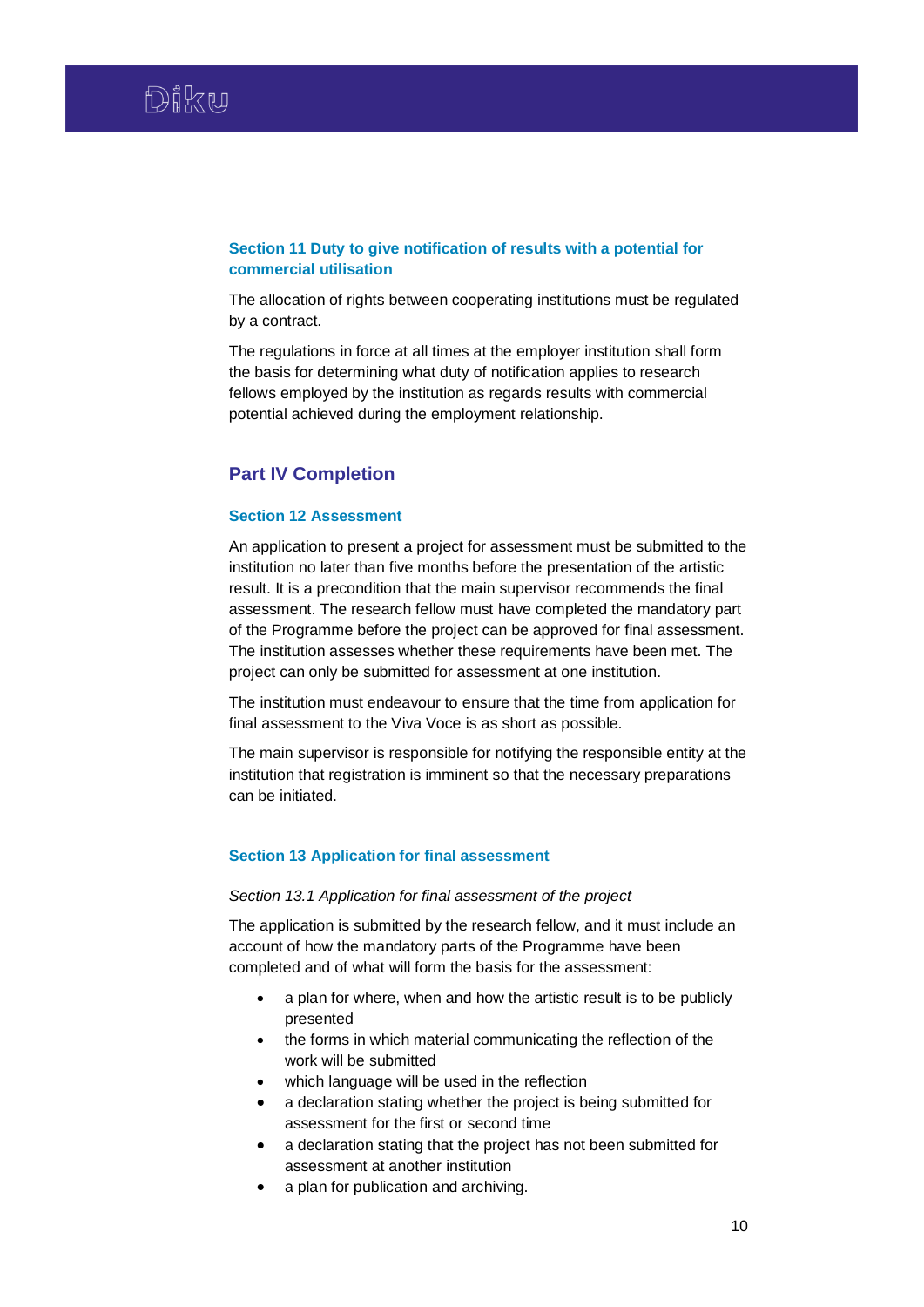A written recommendation from the main supervisor must be enclosed with the application.

## *Section 13.2 Processing of applications*

The institution processes applications for the assessment of projects and decides whether the applications meet the requirements, if and when the project will be assessed, and an approximate time for the Viva Voce. Applications that do not meet the requirements in Section 13.1 shall be rejected.

The institution can reject an application for the assessment of a project if it is obvious that the project is not of sufficient quality and will not be approved by a committee. If this entails involuntary termination, the case must be forwarded to the Programme Board.

# **Section 14 Appointment of an assessment committee**

Once an institution has approved an application for final assessment, the institution submits a proposal for the composition of the assessment committee to the Programme Board.

The committee shall consist of at least three members. The impartiality provisions in the Public Administration Act Section 6 apply to the committee members. The assessment committee shall normally be composed in such a manner that:

- both genders are represented
- all members have associate professor competence in a relevant subject area or undoubtedly have equivalent competence
- no more than one of the committee members can be affiliated to the institution at which the candidate is employed
- if possible, one of the committee members should be from a relevant artistic institution abroad.

One committee member is appointed as chair of the committee. The institution shall also appoint a coordinator/secretary for the committee.

Appointed supervisors and others who have contributed to the project cannot be members of the assessment committee, nor administer it.

The institution can, when necessary, propose that the Programme Board appoint a stand-in for a member of the assessment committee.

The research fellow shall be informed of the proposed composition of the assessment committee, and he/she is entitled to submit comments in writing within one week of being informed of the proposed composition of the committee.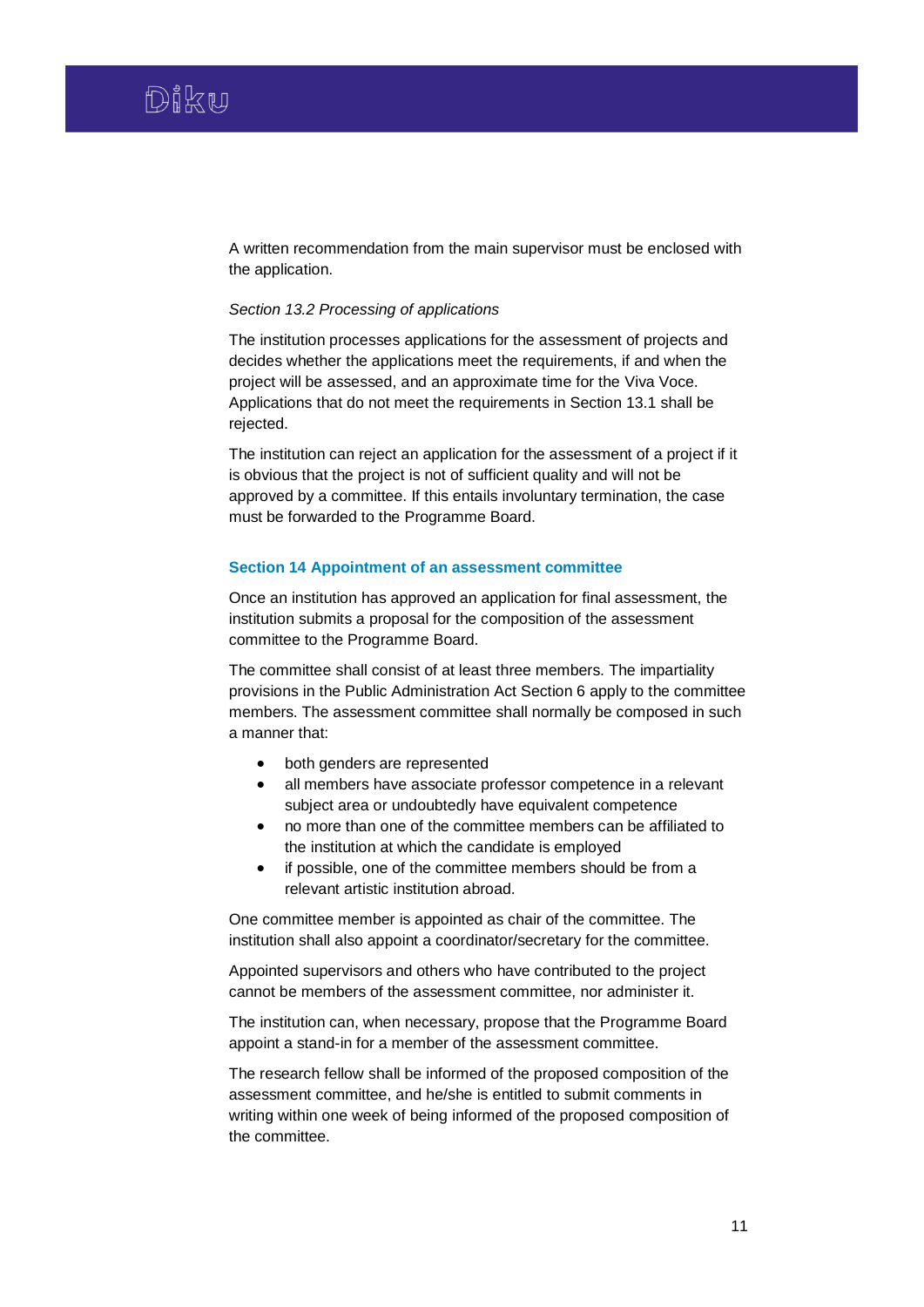The institution shall state its grounds for the composition of the committee and show how, together, it covers the project's subject area. Special grounds must be given in the event of deviation from the criteria.

The Programme Board must approve the proposed assessment committee before the institution appoints it.

## **Section 15 The assessment committee's work**

The committee shall receive:

- the current project description
- an account of what is to form the basis for the assessment, cf. Section 13.1
- the guidelines for the Research Fellowship Programme.

The material shall be available to the committee no later than four weeks before the public presentation of the artistic result.

Before the assessment committee begins its work, the institution shall, at a meeting with the committee, review the Research Fellowship Programme's objective and profile, and the assessment committee's responsibilities and duties.

The whole assessment committee shall be present at the public presentation of the artistic result.

The artistic result and the material that communicates the reflection aspect shall be assessed together as a project. There are two alternatives for the submission of material communicating the reflection:

- a) If the research fellow wishes the committee to have access to the material communicating the reflection before the presentation of the artistic result, the committee must have received this material at least four (4) weeks before the presentation.
- b) If the research fellow wishes to finalise the material communicating the reflection after the public presentation of the artistic result, this material must be available to the committee no later than two (2) months after the presentation.

The committee shall evaluate whether the project meets the assessment criteria set out in Section 10. Normally, the Viva Voce shall take place no more than five (5) months after the research fellow has submitted the material communicating the reflection.

# *Section 15.1 Obtaining supplementary information*

The assessment committee can request the supervisor to give the committee an account of the supervision and work on the project.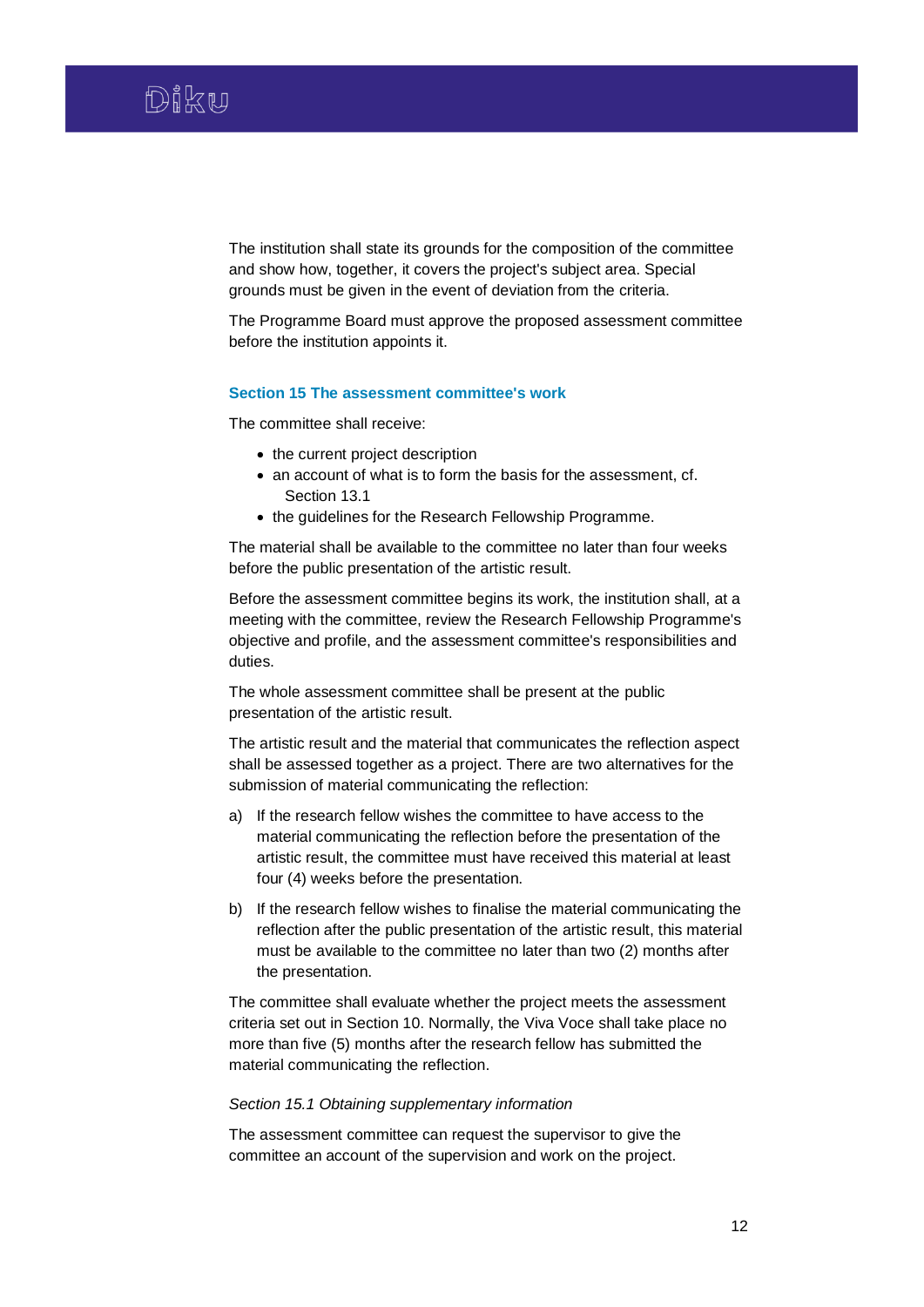# *Section 15.2 Elaboration of material that communicates the reflection of the work*

On the basis of the submitted project, the assessment committee can recommend that the institution permit some minor elaboration of the material communicating the reflection before the committee submits its final recommendation. The committee shall provide a concrete written overview of the points that the candidate needs to further develop.

If the institution permits some minor elaboration, a deadline shall be set for such elaboration, and it shall normally not exceed three (3) months. The possibility of requesting elaboration of the material communicating the reflection may only be used once. In addition, a new deadline must be set for submission of the committee's final recommendation. The institution's decision pursuant to this section cannot be appealed by the candidate.

#### *Section 15.3 The assessment committee's recommendation*

The assessment committee submits a recommendation stating whether the project is worthy of a public defence in a Viva Voce.

The assessment committee shall submit a joint reasoned recommendation based on the final assessment. The committee shall organise its recommendation in such a manner that each of the criteria set out in Section 10 is mentioned and that all parts of the basis for assessment as described in the application for final assessment are discussed. The recommendation itself should be discursive in form, ending with a clear conclusion as to whether or not the project should be approved. Any dissent and/or individual statements from members of the committee shall be included in the recommendation, and grounds must be given for them. The assessment committee shall address its recommendation to the institution.

If the committee finds that extensive changes to the project are necessary before the work can be recommended for a Viva Voce, the committee shall reject the project.

The assessment committee's recommendation shall be available no later than two (2) months after the research fellow has submitted all material for assessment. If the committee permits revision of the documentation, a new deadline will run from the date on which it is resubmitted.

In cases where the artistic result is presented before the reflection material is submitted (alternative b), the assessment committee can reject the artistic result if it finds there to be no doubt that the project will not meet the requirements set out in Section 10. A recommendation to this effect must be unanimous and must be submitted within six days. This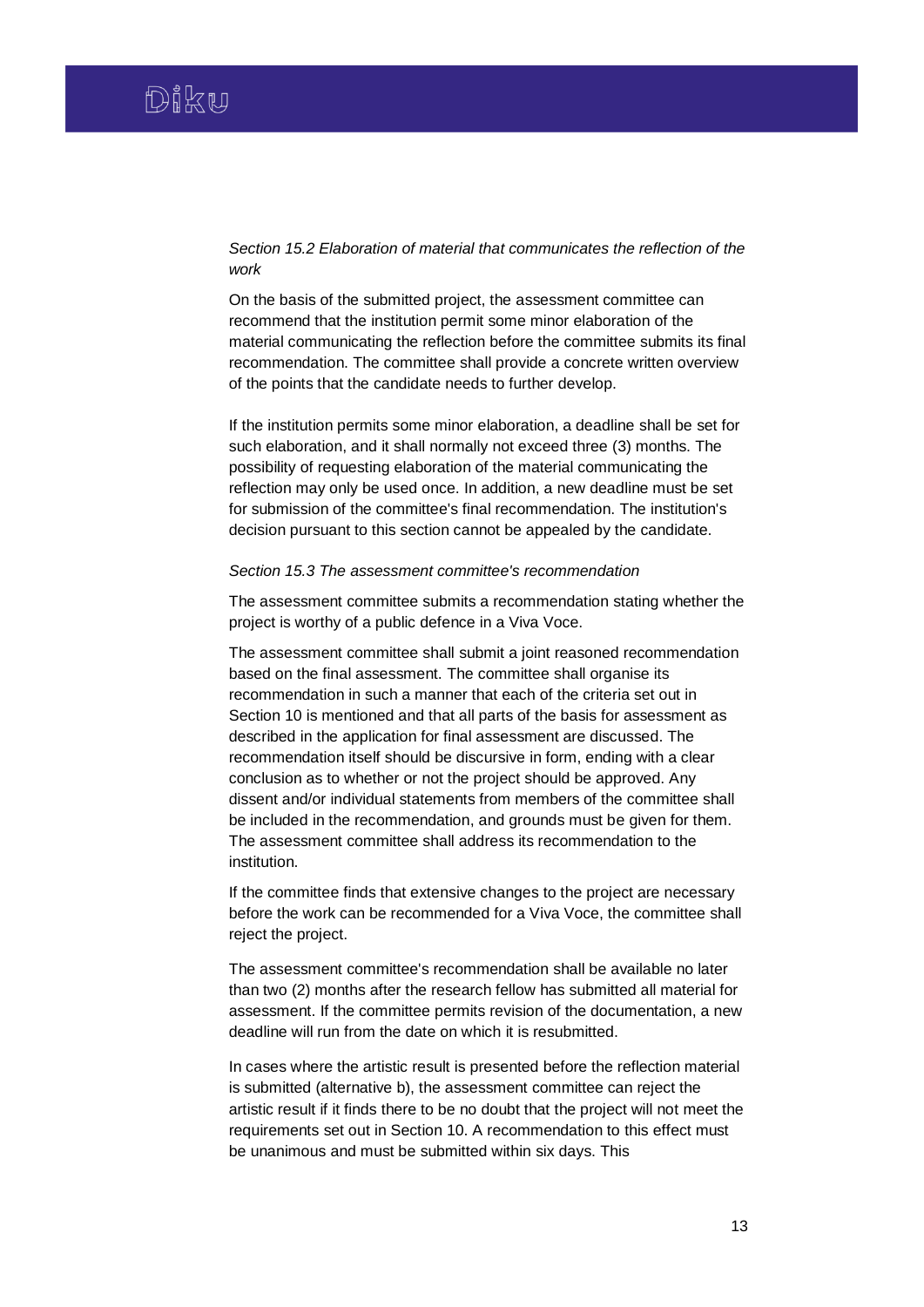recommendation will then constitute the committee's final recommendation.

# **Section 16 The Programme Board and the institution's consideration of the assessment committee's recommendation**

The institution shall forward the assessment committee's recommendation to the research fellow, who will be given a deadline of ten (10) working days to submit written comments on the recommendation. If the research fellow does not wish to submit any written comments, the institution should be notified of this as soon as possible.

Any comments from the research fellow shall be addressed to the institution.

The institution forwards the assessment committee's recommendation to the Programme Board with its own recommendation.

#### *Section 16.1 Unanimous recommendation*

If the committee submits a unanimous recommendation and the institution finds that it can base its recommendation to the Committee on this unanimous recommendation, the institution shall submit a recommendation in line with the unanimous recommendation.

If the institution finds that there are grounds for doubt as to whether to accept the committee's unanimous recommendation, the institution shall seek further clarification from the assessment committee and/or appoint two new experts to submit individual statements about the project. Such supplementary statements or individual statements shall be presented to the research fellow, who will be given an opportunity to comment. If both the new experts endorse the committee's original recommendation, this recommendation shall be accepted.

The institution submits a recommendation (approved/not approved) in the case to the Committee on the basis of the recommendation and the statements obtained.

#### *Section 16.2 Split recommendation*

If the committee submits a split recommendation and the institution finds that it can base its recommendation to the Programme Board on the statements of the majority, the institution shall submit a nomination in line with the majority recommendation.

If the committee submits a split recommendation and the institution is considering whether to base its recommendation to the Programme Board on the statements of the minority, the institution can seek further clarification from the assessment committee and/or appoint two new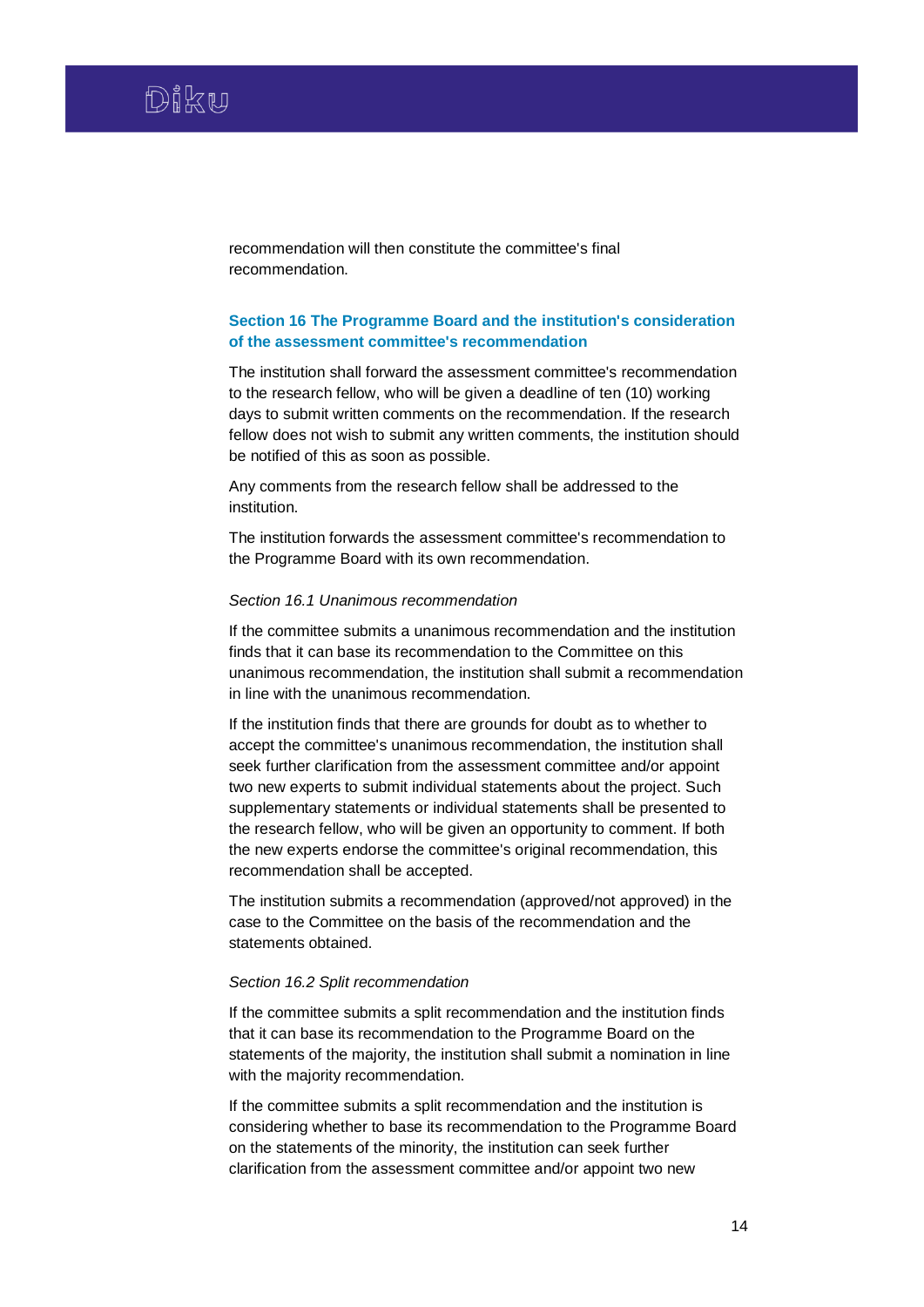experts to submit individual statements about the project. Such supplementary statements or individual statements shall be forwarded to the research fellow, who will be given an opportunity to comment. If both the new experts endorse the majority recommendation in the committee's original recommendation, this recommendation shall be accepted.

## *Section 16.3 Final decision*

The Programme Board shall, based on the assessment committee's final recommendation and the institution's nomination, make a final recommendation to the institution with respect to the approval or nonapproval of the project.

The institution makes the final decision on approval. The institution's final decision must be in accordance with the Programme Board's final recommendation. The research fellow shall be informed about the institution's decision as soon as possible.

The Viva Voce cannot be held until the Programme Board has considered the assessment committee's recommendation and submitted a recommendation to the institution to approve the project.

# **Section 17 Resubmission / reassessment**

A project that has not been approved by an institution can at the earliest be assessed six (6) months at the institution's decision of non-approval. Only one new assessment is permitted. The final deadline for submitting an application for renewed application for final assessment is two years after a final decision by the institution of non-approval was first made.

The same assessment committee should preferably be used if the candidate is registering for final assessment for the second time. If this is not possible, up to two of the committee members may be replaced, but at least one of the committee members must always be reappointed.

On resubmission, the research fellow should always state that the project has been evaluated before and was not found worthy of a public defence.

# **Section 18 Publishing and archiving the project results**

The artistic result shall be presented in public. The artistic result shall be documented in a permanent format.

Material that communicates reflection and any other material on which the assessment is based, cf. Section 10, shall be available to the public no less than two weeks before the Viva Voce. The research fellow shall also submit a brief project summary in English or in one of the Scandinavian languages.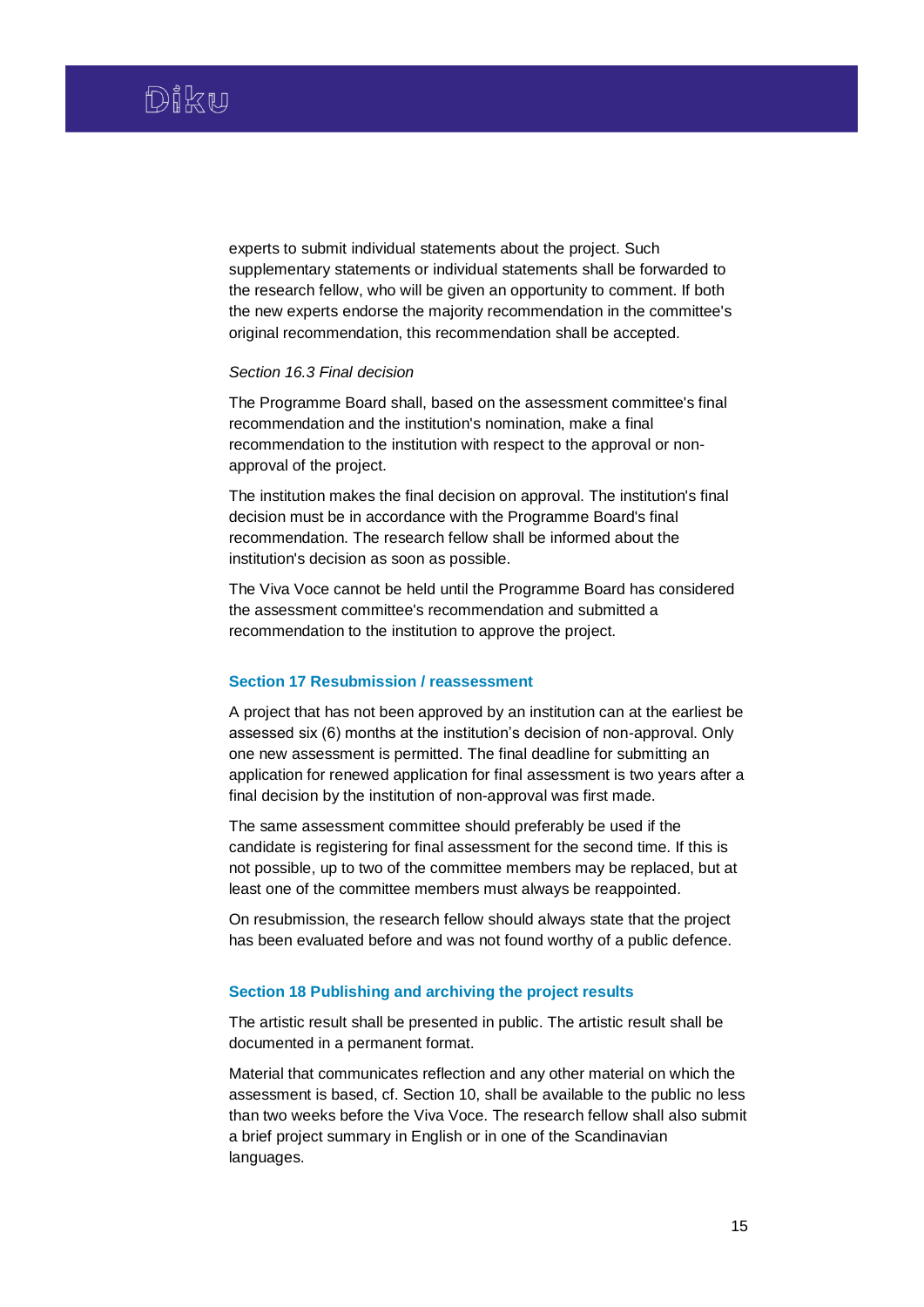When the project is published, candidates must comply with the applicable guidelines for crediting programmes and institutions.

The institution is obliged to archive the research fellow's work and make it available in its own archive, and to contribute to the work being archived in PKU's institutional archive.

## **Section 19 Public defence (Viva Voce)**

The Viva Voce must take place two months at the latest after the Programme Board recommended the institution to approve the project.

The Viva Voce is a public event and shall be properly announced to relevant academic environments by the institutions locally and nationally well in advance of the event and in an expedient manner. The time and place must be announced at least ten (10) working days before the Viva Voce is held. The Viva Voce shall be held in a Scandinavian language or English unless the institution, at the assessment committee's proposal, approves another language.

The whole assessment committee should be present at the Viva Voce, and at least two members must be present.

The assessment committee submits a recommendation to the institution about whether or not the Viva Voce is approved. The conclusion will be announced to the research fellow and the institution, if possible while the audience is still present.

# **Section 20 Approval of Viva Voce**

The institution makes the final decision concerning approval of the Viva Voce based on the assessment committee's recommendation. The Programme Board is informed of the decision.

If the institution does not approve the Viva Voce, the research fellow can publicly defend the project one more time. A new Viva Voce can be held after six (6) months at the earliest, and, if possible, the same assessment committee as for the original assessment should be used.

# **Section 21 Confirmation and diploma**

Once the institution has informed the Programme Board that the Viva Voce has been approved, the Programme Board will issue confirmation of approval of the project. This confirmation shall state that the Research Fellowship Programme is comparable to a PhD, and that the research fellow's work is therefore at the highest level of formal education in artistic research in Norway.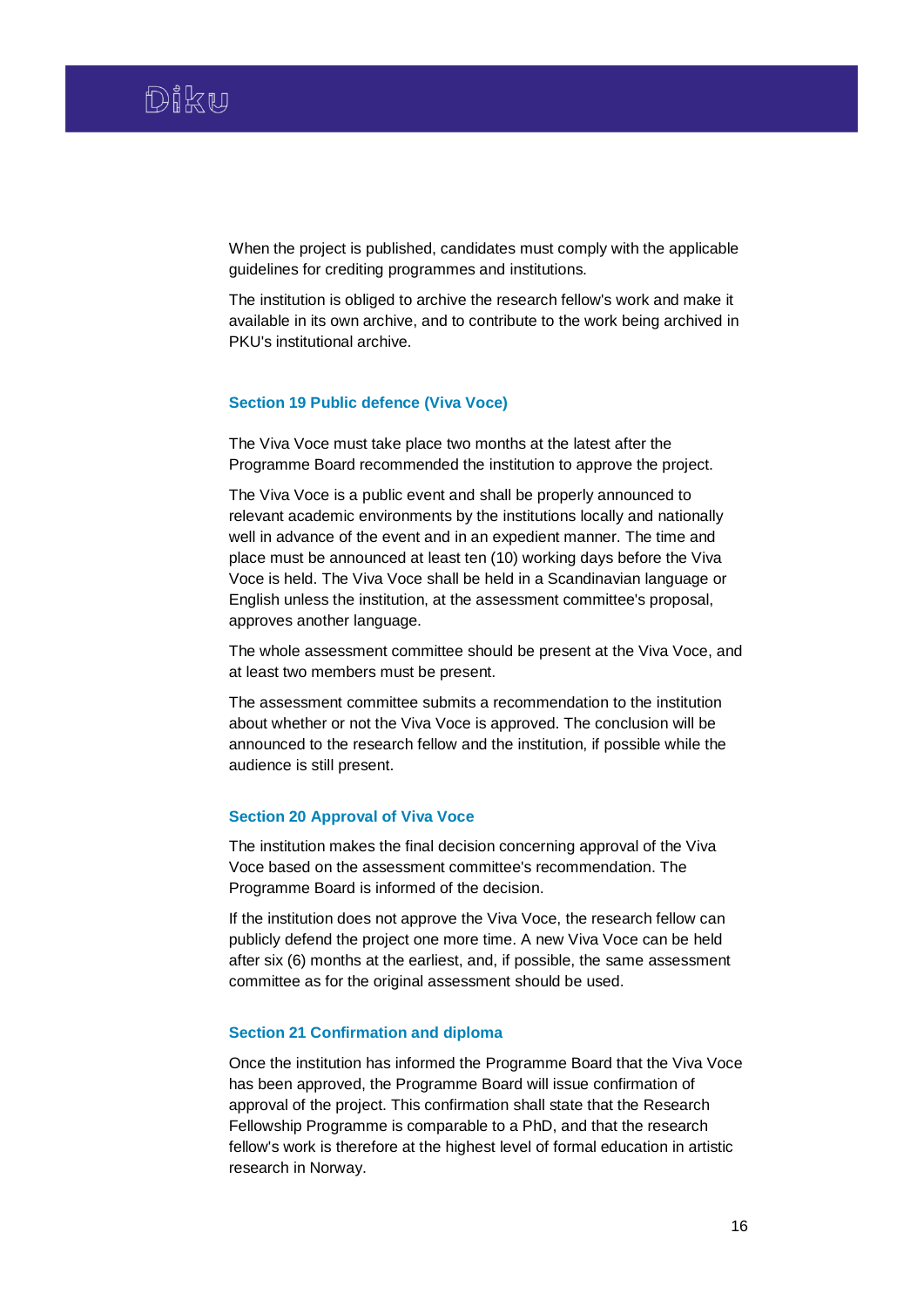The institution shall issue a diploma using its own graphic profile. The institution can use the confirmation issued by the Programme Board as a diploma supplement.

# **Section 22 Diploma supplement**

The confirmation issued by the Programme Board shall have a supplement to which reference is made on the main page, confirming that the research fellow's work has been approved under the Research Fellowship Programme. The supplement shall confirm that completion of the programme confers competence at associate professor level in Norway. The supplement shall be in Norwegian and English.

The confirmation and its supplement can be used as supplement to the institution's diploma.

# **Part V Appeals, entry into force and transitional rules**

## **Section 23 Appeals**

#### *Section 23.1 Appeals against decisions made by the Programme Board*

On 1 March 2007, the Ministry of Education and Research adopted the Regulations on Right of Appeal under the Norwegian Artistic Research Fellowship Programme:

(1) The following decisions are deemed to be individual decisions pursuant to the Norwegian Public Administration Act Section 2 first paragraph letter b:

- a) rejections of applications for admission to the Norwegian Artistic Research Fellowship Programme;
- b) refusal of approval of the mandatory part of the programme;
- c)decisions that a candidate's participation in the programme must be terminated because the progress of the project is unsatisfactory;
- d) the Programme Board's recommendation concerning and approval of candidates for submission to an assessment committee;
- e) the assessment committee's decision on the assessment of whether or not a project should be approved.